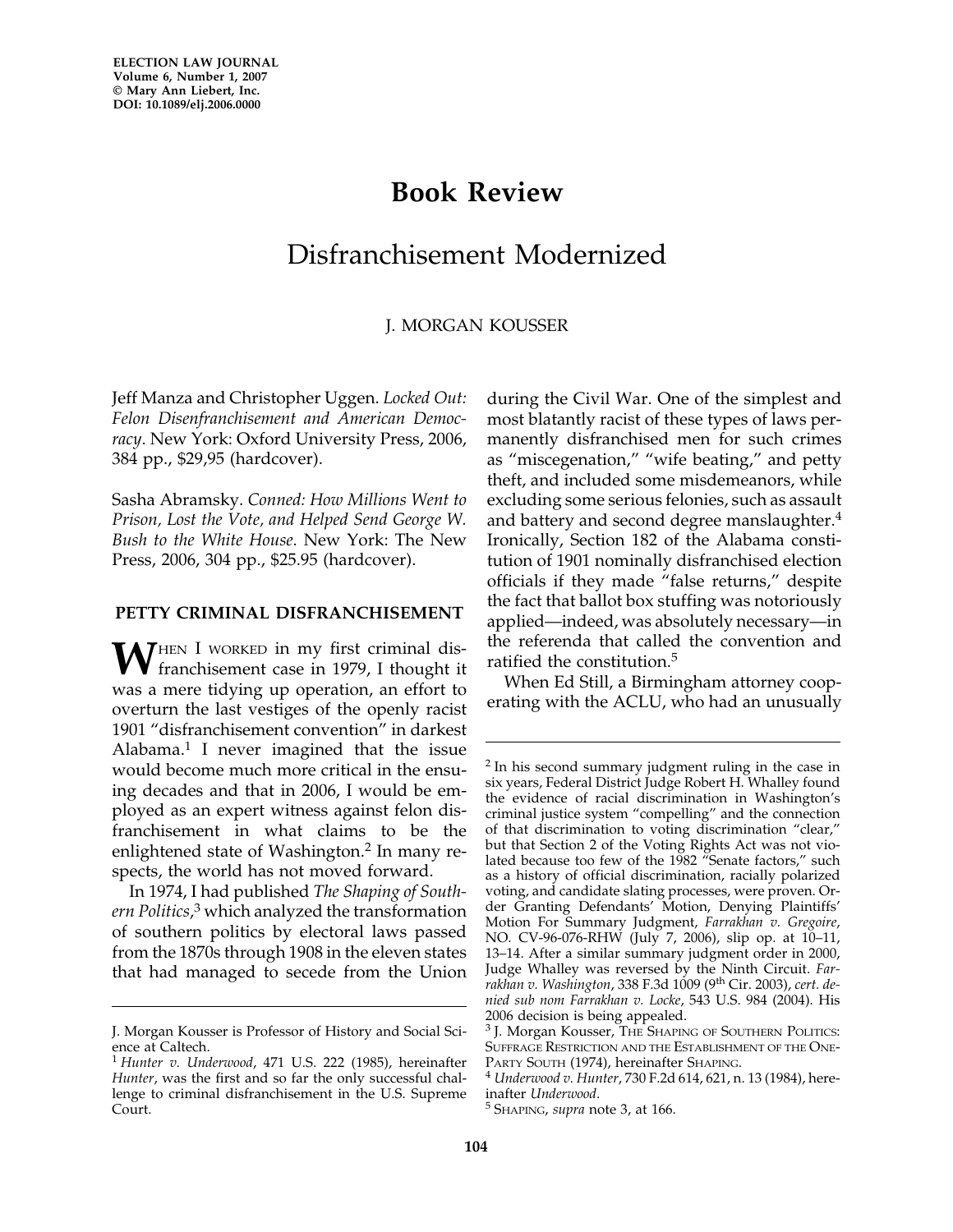keen sense of the importance of historical issues in legal cases, cold-called me to ask whether I believed that Alabama's criminal disfranchisement provision had been adopted in 1901 with a racially discriminatory purpose and whether I would be willing to testify in court to that effect, I jumped at the chance to put my historical skills to work to rectify some of the racist practices I had studied for so long. I wrote a short report summarizing the evidence. All historians agreed that the central purpose of the constitutional convention was to disfranchise blacks. More specifically, the framer of the crimes section of the suffrage article, John Fielding Burns, claimed that the wife-beating provision alone could disfranchise 60 percent of the black adult males in the state, a fact about the workings of the criminal justice system that he, as a magistrate in the rural area around Selma, was in a position to speak about with some authority.<sup>6</sup> Although Federal District Court Judge Frank McFadden, who first heard the *Underwood* case, did not publish an opinion on the subject, he indicated that he agreed with the State that the 1901 convention's desire to disfranchise poor whites excused its intention to disfranchise blacks. Examining the evidence much more closely, and rejecting the class rationale as legally incorrect and a proposed good government rationale as unsupported by the evidence, Circuit Court Judge Robert Vance ruled disfranchisement for misdemeanors in Alabama unconstitutional, and the Supreme Court unanimously affirmed.<sup>7</sup>

In response, the Alabama legislature proposed and the people of the state in 1996 passed a whitewashed constitutional amendment that substituted a vague "moral turpitude" disfranchisement provision for the more specific and more obviously discriminatory list in the 1901 constitution.<sup>8</sup> Over the years, the huge expansion of the prison population, largely African-American, magnified the effect of the disfranchisement provision far beyond that of 1979. Ed Still continues to litigate felon disfranchisement in Alabama.9

One of the chief revisionist themes of *Shaping* was that suffrage restriction had partisan, as well as racial and class purposes. Democrats were sometimes open about their partisan

aims, and southern white Republicans and Populists often overcame their discomfort about black suffrage because they knew that African-Americans generally supported parties that opposed the Democratic Establishment. Philosophical reasons for and against suffrage laws, I concluded more generally, almost always hid more self-interested impulses.<sup>10</sup> In both of these respects, the importance of partisanship and the comparative unimportance of ideology in struggles over criminal disfranchisement, things have not changed in a century.

### **THE NEW, IMPROVED DISFRANCHISEMENT**

If Al Gore had been credited with 600 more votes in Florida in 2000, the eventful history of the world since then would have been remarkably different. By the presidential race of 2004, 5.3 million Americans, $11$  over a fifth of whom lived in Florida, $12$  were disfranchised because they had been convicted of felonies or, in six states, misdemeanors.13 According to Jeff Manza and Christopher Uggen, a disproportionate number of the disfranchised would have voted for Gore.<sup>14</sup> If one percent of the disfranchised felons in Florida had voted, and they had split sixty-forty for the Democrat, George W. Bush would not have been elected president.

In their comprehensive and fascinating new book, which both sums up and markedly ex-

<sup>6</sup> *Underwood*, at 619–20. <sup>7</sup> *Underwood*; *Hunter*. <sup>8</sup> "No person convicted of a felony involving moral turpitude, or who is mentally incompetent, shall be qualified to vote until restoration of civil and political rights or removal of disability." Alabama Const., Art. VIII, Section 196A(b) (2005).

<sup>9</sup> Val Walton, *Federal judges urge settlement in voting law-*

<sup>&</sup>lt;sup>10</sup> J. Morgan Kousser, *Suffrage*, in 3 ENCYCLOPEDIA OF AMERICAN POLITICAL HISTORY 1236, 1240–44 (Jack P. Greene, ed., 1984).

<sup>11</sup> Jeff Manza & Christopher Uggen, Lcocked Out: Felon Disenfranchisement and American Democracy 250 (2006), hereinafter LOCKED OUT. <sup>12</sup> *Id*. at 248. <sup>13</sup> *Id*. at 9. <sup>14</sup> *Id*. at 191–93.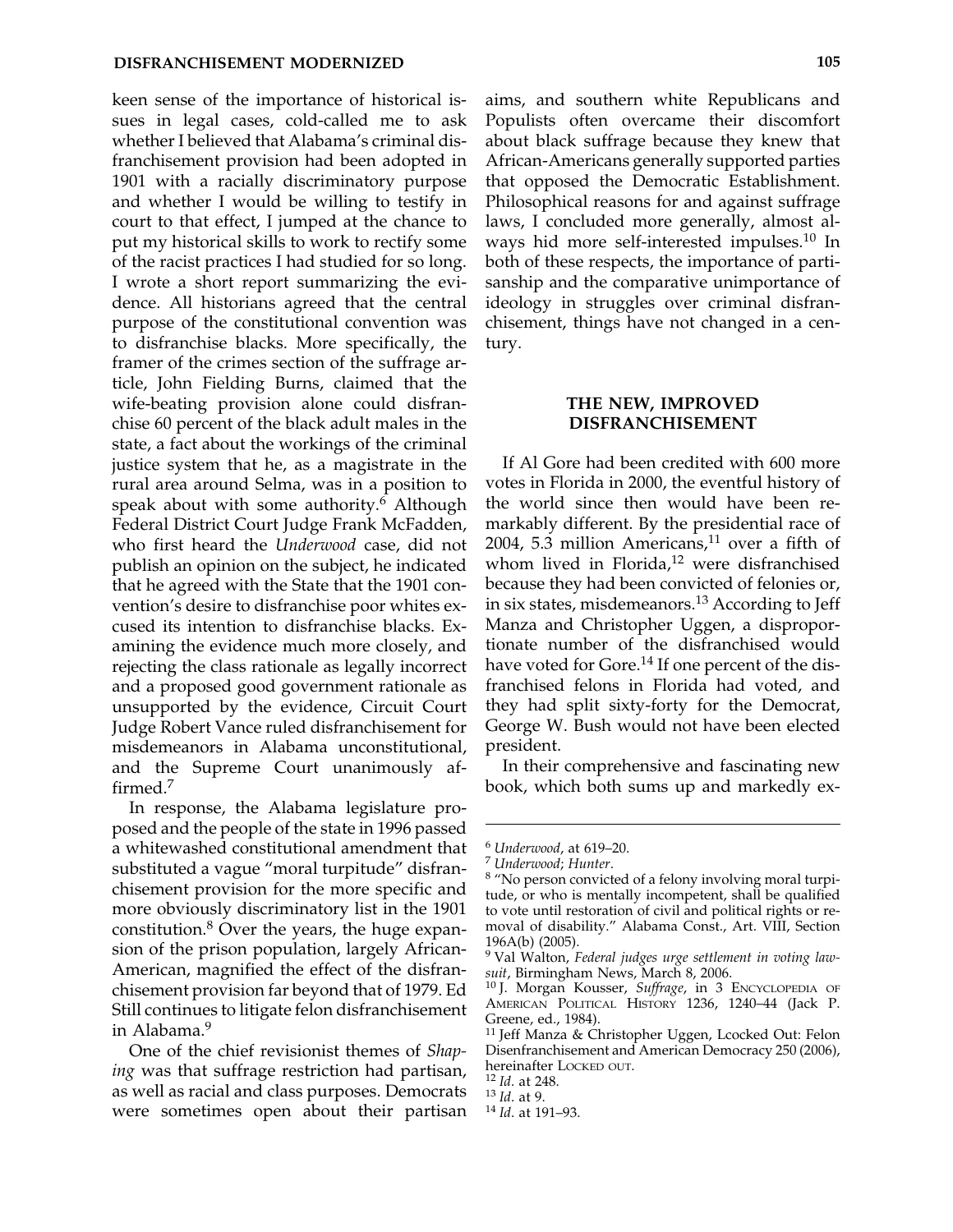tends the burgeoning literature on the topic, sociologists Manza and Uggen emphasize that alone among democracies, America disfranchises felons after their release from prison, probation, and parole.15 Such ex-felons (overwhelmingly males) constitute thirty-nine percent of those disfranchised for crimes in the U.S. Only twenty-seven percent of felons who are denied the vote are currently incarcerated. The other thirty-four percent are on probation or parole.16 Sixteen million Americans now have felony convictions on their records, and many do not realize that permanent disfranchisement laws were weakened in the 1960s, 70s, and 90s. Not only are they often unaware that they can now register and vote, but they are frequently misinformed about those rights by state employees.<sup>17</sup>

Although their principal focus is on the present, Manza and Uggen have interesting things to say about the past. Criminal disfranchisement provisions in nineteen U.S. states preceded widespread black enfranchisement in the late 1860s, but nearly all of these laws succeeded or came at the same time as the abolition of property qualifications for white male voting. This entirely circumstantial evidence suggests to Manza and Uggen a desire by antebellum state constitution-makers to temper political equality by excluding the most "undesirable" white voters.18 More work is needed on this claim.

But felon disfranchisement is now and has always been primarily a racial issue in the U.S. In an "event history" analysis, Manza and Uggen show that the order in which criminal disfranchisement laws were passed or extended from 1840 on was statistically associated with indices of black political threat.<sup>19</sup> Despite the currently "colorblind" laws, disfranchisement for crime continues to be a racial issue today. Because of biases in the criminal justice system, disfranchisement for crime now affects African-American men more than Latinos and much more than Anglos. One in seven black men is disfranchised for crime, and in ten states in America's decentralized system of suffrage, more than fifteen percent of blacks have lost the vote.<sup>20</sup> No state disfranchises as many as ten percent of whites.<sup>21</sup> If current trends continue, thirty-two percent of black men, seventeen percent of Latinos, and fewer than six percent of white men will go to prison during their lifetimes, suggesting that roughly five times as high a percentage of African-Americans as of white men may lose their votes for extended periods or forever.<sup>22</sup>

Although the disfranchisement of criminals has a long history in abstract theorizing from Aristotle to Locke to Mill, its practical effect has been fairly minimal until recently. Directly contrary to trends in crime rates, which have declined,23 the number of people incarcerated in the U.S. has grown from 1.2 million to 5.3 million in the thirty years since  $1976<sup>24</sup>$  Conviction rates, sentence lengths, and recidivism because of technical violations of probation have soared, inflating disfranchisement rates along with them. In 2002, thirty-one percent of those convicted of felonies in state courts were charged with drug trafficking or possession, while only nineteen percent were convicted of violent crimes. Murderers and rapists, who are often spotlighted in arguments defending felon disfranchisement, made up only four percent of felons.25 Like the imposition of post-incarceration disfranchisement, America's degree of criminalization is unmatched in other countries. In incarceration rates, the U.S. is number one, imprisoning more than three times as high a proportion of its people as England, seven times as high as Italy and France, and roughly ten times as high as Sweden and Switzerland.<sup>26</sup> Manza and Uggen term this "the most intensive incarceration campaign in world history."27

- 
- 
- 
- 

<sup>&</sup>lt;sup>15</sup> *Id.* at 37–39.<br><sup>16</sup> *Id.* at 77.<br><sup>17</sup> *Id.* at 179, 222–25; Shasha Abramsky, Conned: Howe MILLIONS WENT TO PRISON, LOST THE VOTEK, AND HELPED SEND GEORGE W. BUSH TO THE WHITE HOUSE (2006), 13,

hereinafter Connep.<br><sup>18</sup> Locked Out, *supra* note 11, at 53–55.<br><sup>19</sup> Id. at 64–67.<br><sup>20</sup> Id. at 79.<br><sup>21</sup> Implied by *id*. Table A 3.3, 248–50.<br><sup>22</sup> Id. at 71.<br><sup>23</sup> Id. at 77.<br><sup>24</sup> Id. at 70.<br><sup>26</sup> Id., at 70.<br><sup>27</sup> Id. at 70.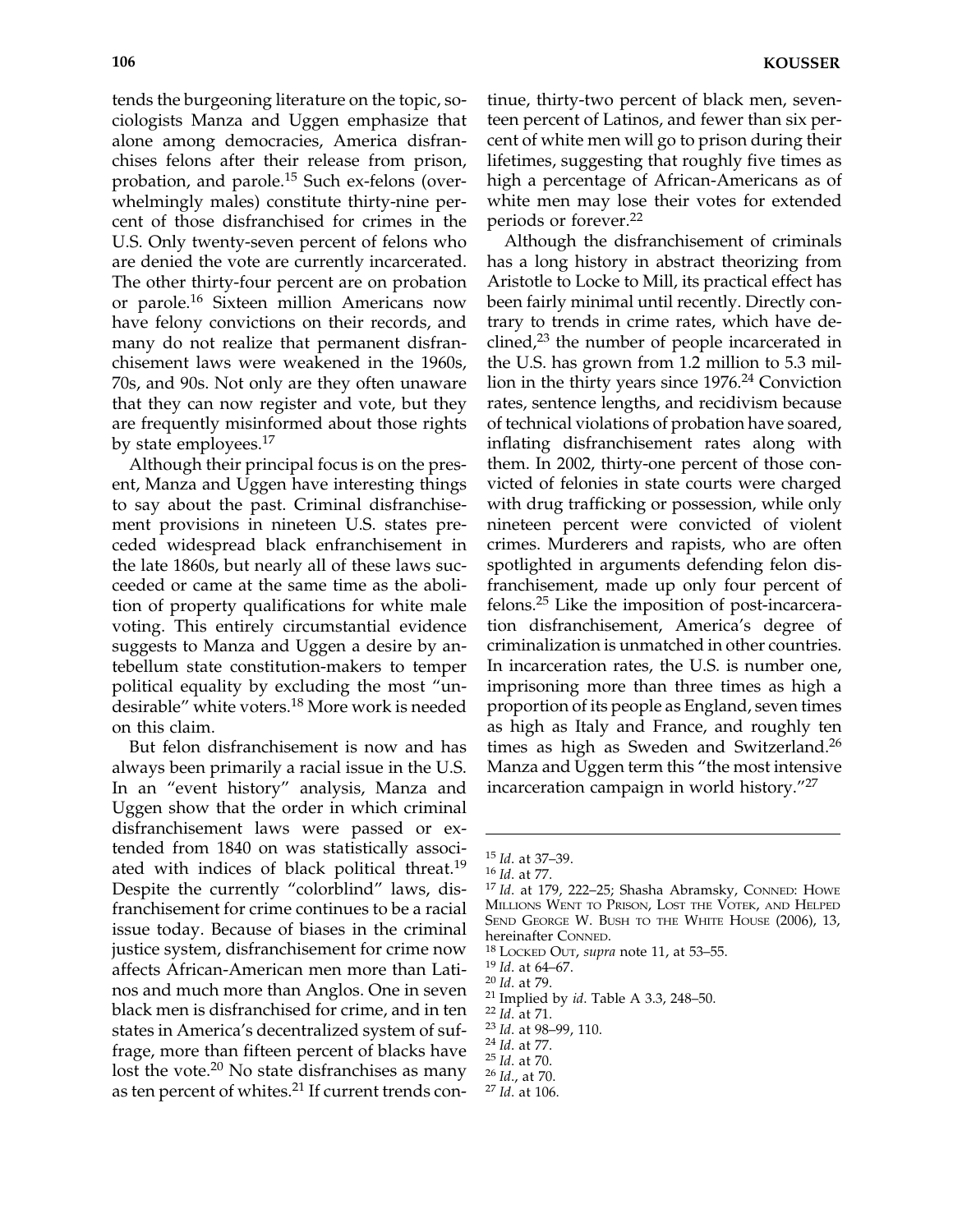Despite the protestations of the preservers of felon disfranchisement, such as those offered by Republican Senators George Allen of Virginia and Mitch McConnell of Kentucky during a 2002 floor debate on a bill to guarantee the suffrage to released felons in federal elections,<sup>28</sup> the current process of regaining the vote is Kafkaesque in its complexity and inconsistency, designed to accomplish by indirection what its proponents usually fear to defend in principle. In Florida, fifteen percent of the outlawed are eligible to go through an agonizingly slow bureaucratic process, but a full eighty-five percent must instead, if they wish their civil rights restored, appear in person before the governor and his cabinet at quarterly sessions at which the governor sometimes questions them about their entirely legal personal habits before he decides, for reasons that he need not reveal, arrived at by processes that he need not justify, whether to continue their votelessness.<sup>29</sup> Studying a random sample of 1,217 files of Floridians who applied to have their rights restored, Manza and Uggen found African-Americans less likely than whites to apply for restoration and less likely, among those who did apply, to succeed in regaining their rights.<sup>30</sup>

In Washington State, where ninety percent of released felons have fines and or victim restitution payments to make before their right to vote can be restored, there is no central authority to collect all such "legal financial obligations" or to monitor their satisfaction, and no obvious way to navigate the bureaucratic maze.<sup>31</sup> Seattle Superior Court Judge Michael S. Spearman recently declared that Washington's suffrage restoration process violated both the Equal Protection Clause of the U.S. Constitution and a similar clause of the Washington State Constitution.<sup>32</sup> The state is appealing the decision in the suit, which was brought by the ACLU.<sup>33</sup> Between 1996 and 2004, only fifty-three of 29,785 disfranchised ex-felons in Washington managed to regain the vote. In thirteen states that disfranchised felons after completion of their sentences, less than three percent of the 2004 population of disfranchised ex-felons regained their rights.<sup>34</sup>

### **THE FUTURE OF FELON VOTING**

What would be the consequences if all felons, all non-incarcerated felons, or all ex-felons could vote? Drawing on a series of not altogether satisfactory surveys and sets of interviews, Manza and Uggen paint a picture of a population that is different, but not dramatically different, from other voters with the same class, race, and gender characteristics. Former public high school students in St. Paul, Minnesota who had served time in prison were less likely than those who had been arrested, but not jailed, or never arrested, to identify with a political party, $35$  trust government, $36$  discuss politics,  $37$  or turn out for elections,  $38$  but the formerly incarcerated were even more likely than others surveyed to support Democrat Bill Clinton for president in 1996 and independent Jesse Ventura for governor in  $1998<sup>39</sup>$  Voting seems to produce or perhaps only to signal civicallyconscious behavior: Those who voted in 1996 were less likely than non-voters to be arrested in the four subsequent years and less likely to admit committing property or violent crimes.<sup>40</sup>

- 
- 
- 

<sup>28</sup> *Id*. at 82. In the sixty-six years from 1938 to 2004, only 3,234 Virginia felons had their rights restored. CONNED, *supra* note 17, at 175. There were nearly 300,000 disfranchised felons in Virginia in 2004. LOCKED OUT, *supra* note 11, at Table 3, 248–50.

<sup>29</sup> LOCKED OUT, *supra* note 11, at 87–88, 90–92; CONNED,

*supra* note 17, at 24–26. <sup>30</sup> LOCKED OUT, *supra* note 11, at 92–94. <sup>31</sup> Jill E. Simmons, *Beggars Can't Be Voters: Why Washington's Felon Re-Enfranchisement Law Violates the Equal Protection Clause*, 78 Wash. L.R. 297 (2003); Plaintiff's First Set of Interrogatories and Request for Production of Documents, Objections and Answers Thereto, in *Madison v. State of Washington*, State of Washington, King County Superior Court, No. 04-2033414-4 SEA, at 2.

<sup>32</sup> *Madison v. State of Washington*, State of Washington, King County Superior Court, NO. 04-2033414-4 SEA, slip op. (March 27, 2006).

<sup>33</sup> Rachel La Corte, *State to appeal ruling granting voting rights to felons who owe fines*, Seattle Times, March 29, 2006. <sup>34</sup> Computed from LOCKED OUT, *supra* note 11, at 254, Table A3.5. Arizona, which keeps no statewide statistics on restoration, also provides for post-incarceration disfranchisement.<br> $35$  *Id.* at 119.

<sup>35</sup> *Id*. at 119. <sup>36</sup> *Id*. at 120. <sup>37</sup> *Id*. at 121. <sup>38</sup> *Id*. at 123. <sup>39</sup> *Id*. at 123–24. <sup>40</sup> *Id*. at 132–34.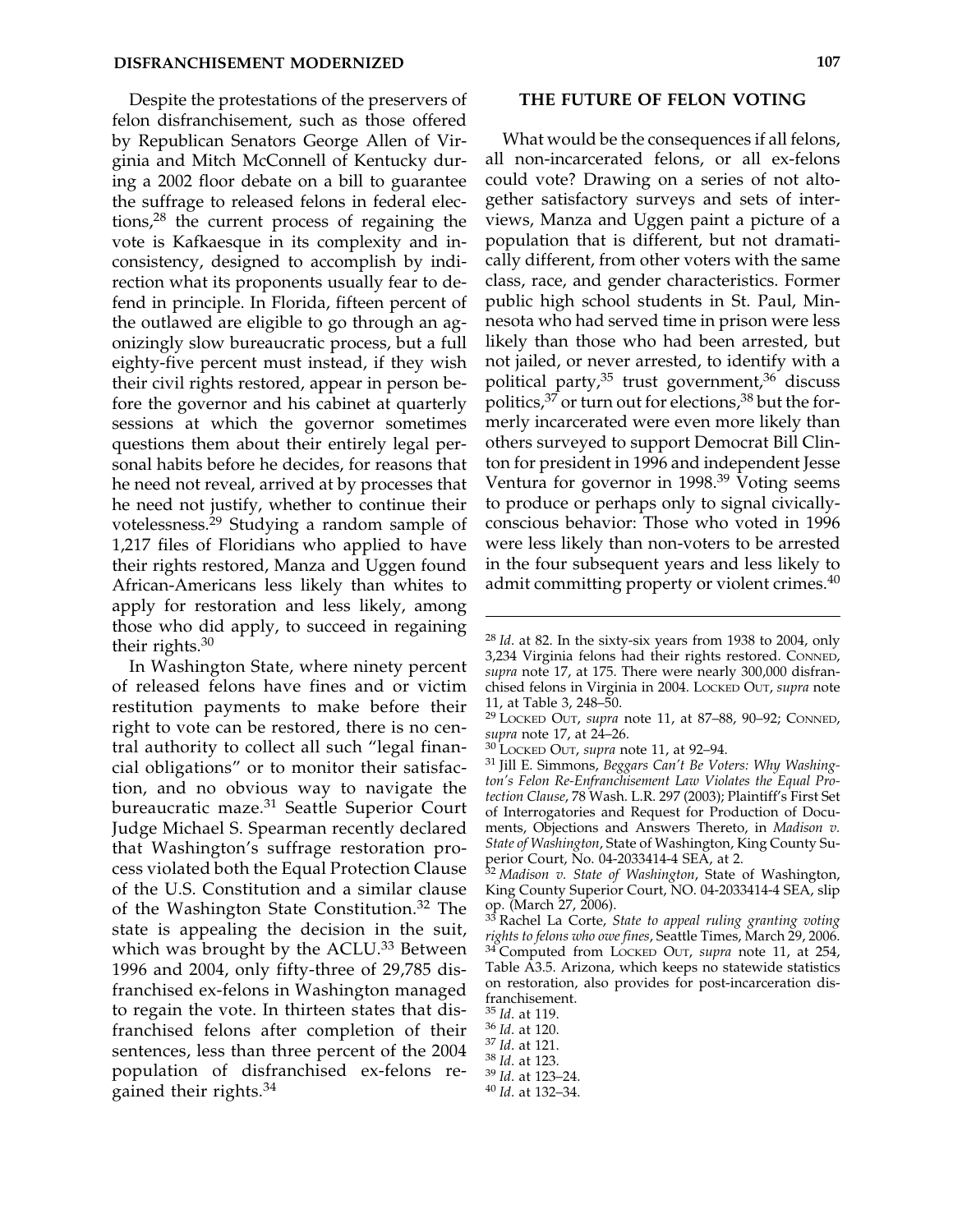But these conclusions are based on a short-term panel survey that sampled from an urban area in a high-turnout, ninety percent white state with a strong liberal tradition. While this is apparently the only recent survey sample that asks questions about politics as well as arrests and incarceration, Manza and Uggen note that it may not be representative of offenders in the country as a whole, $41$  and that it does not span enough election cycles to establish causal relationships between voting and crime definitively.<sup>42</sup>

To probe more deeply into current prisoners' views on politics, government, and their own disfranchisement, Manza and Uggen conducted semi-structured interviews with thirtythree Minnesota prisoners, parolees, and probationers. None had been radicalized in prison, and they seemed unlikely to pose any threat to the political system if they could vote. $43$ Though a majority identified as Democrats,<sup>44</sup> many called themselves "conservatives," referring not so much to policy as to their aspirations for a respectable lifestyle. Most considered their disfranchisement alienating and insulting, but not the central disability that resulted from imprisonment.<sup>45</sup> Yet it is unsafe to generalize even these rather undramatic conclusions from this small sample, two-thirds of whom were white and fifteen percent Native American,<sup>46</sup> to the larger population of American felons.

The economist Thomas Miles and others have argued that felon disfranchisement makes no difference because people with their demographic traits—principally poor black and Latino men with less education and less family and geographic stability than other Americans—would not vote if they could.<sup>47</sup> Manza and Uggen test Miles's poorly supported assertion by performing a painstaking regression analysis using Current Population Survey data to predict turnout and vote choice among people with the same demographic profiles as current prisoners. Nationally, they estimate, felon turnout would generally have run fifteen to twenty percent behind the turnout of all voters in the presidential and congressional elections from 1972 through 2004—i.e., a quarter to a third would have turned out in presidential years and slightly fewer in congressional offyear contests.48 In close elections, these are certainly large enough numbers to change outcomes. And as Manza and Uggen acutely point out, if restrictions were lifted for those who were no longer incarcerated or no longer on probation or parole, then more ex-felons would be aware of the fact that they could vote, and their turnout would almost certainly rise.<sup>49</sup> Some of those who support the continued disfranchisement of felons or ex-felons worry about criminals flooding into the electorate, while others dismiss re-enfranchisement as a chimera that would have no effect. Manza and Uggen's careful data analysis goes a long way toward alleviating the fear and undermining the dismissal.

Although less likely to vote than average citizens, felons, nationally, were twenty to thirty percent more likely to support Democratic candidates in presidential and senatorial contests, according to Manza and Uggen's estimates.<sup>50</sup> Had disfranchised felons voted in Florida in the 2000 presidential election at the rate and with the partisan proclivity that Manza and Uggen estimate for people with their demographic traits (twenty-seven percent turnout, sixty-nine percent Democratic), Gore would have carried the state by eighty thousand votes.<sup>51</sup> On the other hand, if current rates of felon disfranchisement are projected back to 1960 (a hypothetical 2.5 million felons, instead of the actual 1.4 million), Richard Nixon would have enjoyed a national majority of votes over John F. Kennedy.<sup>52</sup> In the thirteen states that disfranchise people past the completion of their sentences, they project that between 1978 and 2004, six senatorial and four gubernatorial outcomes would have been reversed, with Democratic

- 
- 41 *Id.* at 114–15.<br><sup>42</sup> *Id.* at 135.<br><sup>43</sup> *Id.* at 144.<br><sup>44</sup> *Id.* at 147.<br><sup>45</sup> *Id.* at 138.<br><sup>47</sup> Thomas J. Miles, *Felon Disenfranchisement and Voter*<br>*Turnout*, 33 JOURNAL OF LEGAL STUDIES, 85 (2004).
- <sup>48</sup> LOCKED OUT, *supra* note 11, at 172.<br><sup>49</sup> *Id*. at 179–80.<br><sup>50</sup> *Id*. at 190–91. 51 *Id*. at 192. 52 *Id*. at 193.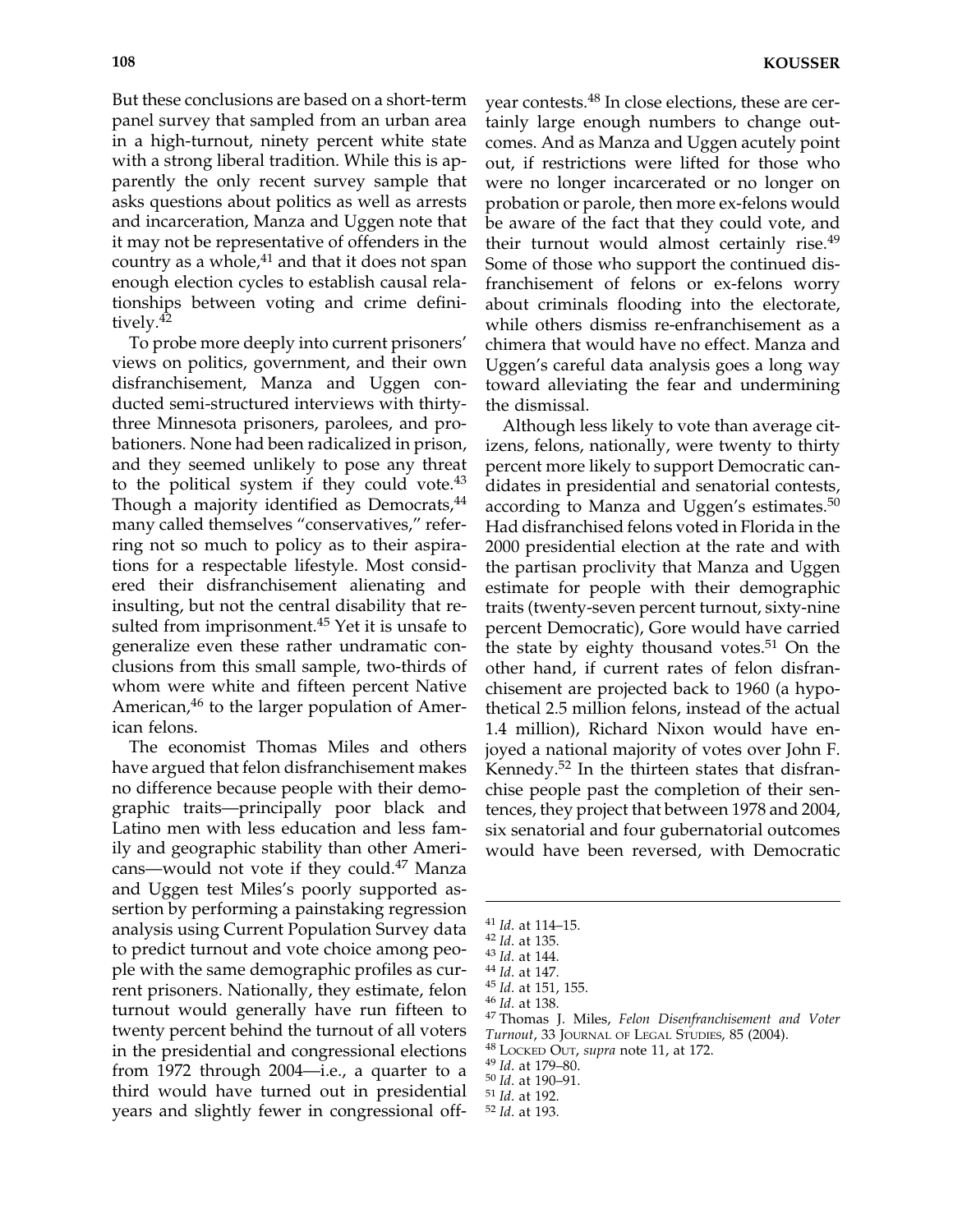candidates elected rather than Republicans.53 It is no wonder that felon disfranchisement has become a highly partisan issue. Nonetheless, the lack of direct survey evidence on the partisan preferences and participatory desires of prisoners and former prisoners should raise some cautionary flags. Manza and Uggen are forced to employ complicated statistical techniques because more straightforward evidence is currently unavailable.

There is better survey evidence, however, on the attitudes of the general American public on felon disfranchisement, and given the seemingly Manichean contemporary view of criminals in the U.S. (they are incorrigibly evil; we are essentially good), the results are surprising. Although only thirty-one percent of Americans believe that those currently incarcerated should be able to vote, a full sixty percent feel that parolees or probationers should be allowed to cast ballots. Eighty percent favor enfranchising ex-felons, though that percentage falls to the sixty percent level when specific crimes are mentioned, and to only fifty-two percent for those convicted of sex crimes.<sup>54</sup> The public also supports civil liberties beyond voting for ex-felons. Nearly three-fourths would allow someone convicted of a drug crime to give a public speech in favor of drug legalization, a level comparable to American support for freedom of speech for religious and political dissenters.<sup>55</sup> Thus, Manza and Uggen's characterization of public support for felon disfranchisement as a "myth" seems well supported.<sup>56</sup>

During the 1960s and 70s, nineteen states at least partly severed the connections between crime and disfranchisement, and seventeen others joined them before and after those progressive decades.<sup>57</sup> Manza and Uggen do not examine why these efforts succeeded and others, no doubt, failed—a major lacuna in their work. They also pay minimal attention to challenges to criminal disfranchisement in courts and treat them principally as propaganda vehicles to keep the issue in the news.<sup>58</sup> Instead, they concentrate in their last chapter on the policy advocacy campaign launched by Marc Mauer and The Sentencing Project in 1998, which has produced or incited a barrage of scholarship, including their book, and they put

their faith in state legislatures.<sup>59</sup> While I certainly do not doubt the energizing effect of the Sentencing Project and the quality of the scholarship it has fostered or inspired, I would have given attention also to the ACLU, the NAACP-LDF, and the Brennan Center, which have fought lengthy legal battles against criminal disfranchisement, several beginning before the emergence of The Sentencing Project, and I would have examined at least a few of the state legislative struggles on the issue. Study of the politics of such reform efforts is not only interesting in itself; its lessons may make possible further successes.

#### **THE DISFRANCHISED AND THE POLITICIANS**

Sasha Abramsky's *Conned* partly fills in the political gap in *Locked Out*. Journalistic rather than academic, qualitative rather than quantitative, and manifestly angry at injustice rather than coolly principled, *Conned* combines a travelogue and excerpts from interviews with felons and political activists on both sides of the issue with factual descriptions of states' processes for restoring suffrage rights and legislative efforts to ease the restrictions. A freelance journalist long concerned with the consequences of the exponentially rising American incarceration rates, Abramsky has produced a somewhat self-indulgent $60$  but often compelling attempt to put a human face on the abstract policy problem that Manza and Uggen analyze.61

Typical of his book is a fourteen-page chapter on the successful effort to authorize auto-

<sup>&</sup>lt;sup>53</sup> *Id.* at 194–97.<br>
<sup>54</sup> *Id.* at 215–16.<br>
<sup>55</sup> *Id.* at 217.<br>
<sup>56</sup> *Id.* at 218.<br>
<sup>57</sup> *Id.* at Table A2.1, 238–39.<br>
<sup>58</sup> *Id.* at ix, 224, 227.<br>
<sup>59</sup> *Id.* at ix, 224, 227.<br>
<sup>60</sup> Abramsky's reactions to the events of paign and to his reading of De Tocqueville begin to grate long before the end of the book.

 $61$  In the front matter of his book, Abramsky pointedly thanks Mauer, Manza, and Uggen for information and praises Manza and Uggen's work. CONNED, *supra* note 17, at ix.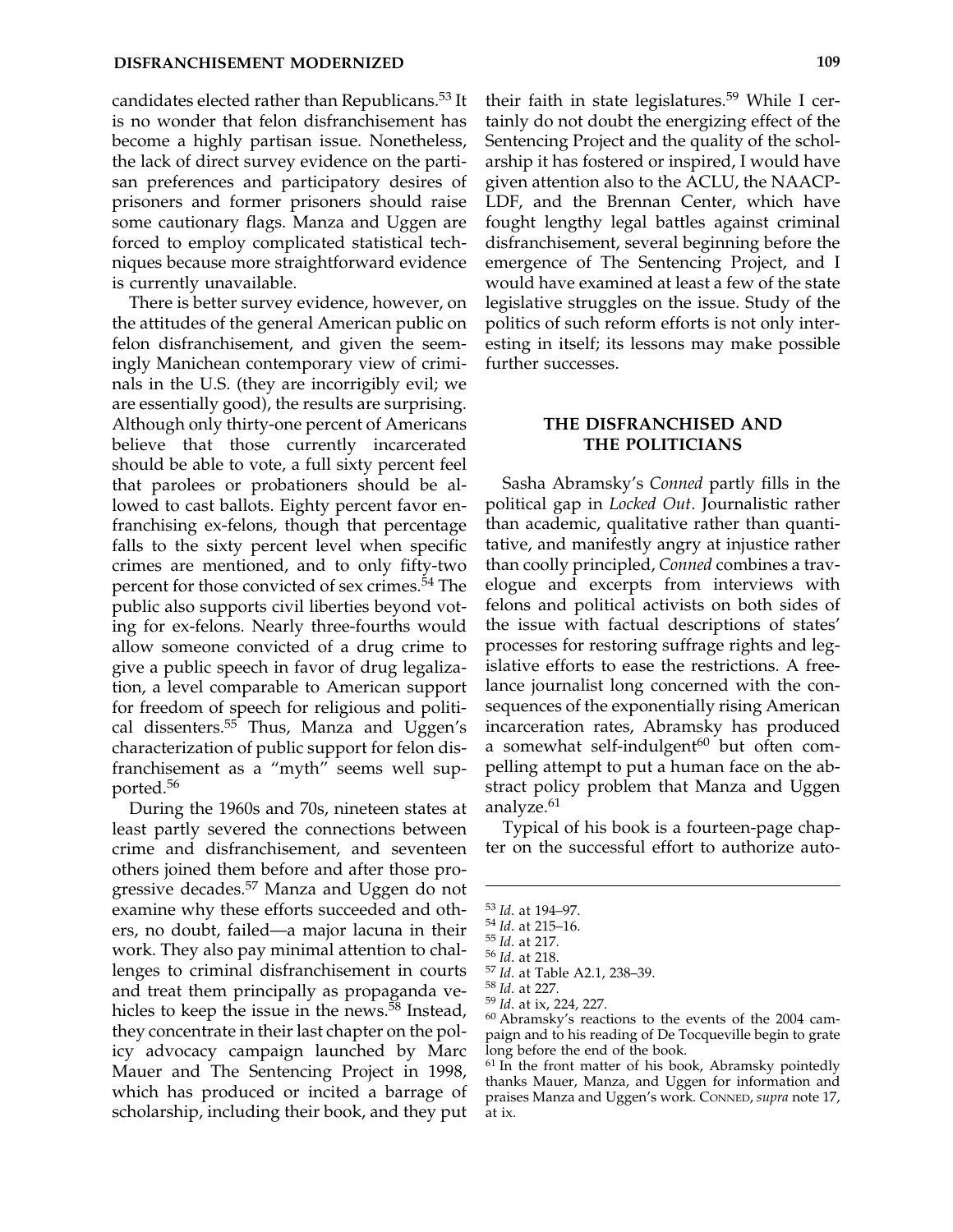matic re-enfranchisement for all ex-felons in Nevada. Led by Chris Giunchigliani, a Las Vegas Democratic Assemblywoman since 1990 who was also president of the state teachers' union and who represented a poor district in which ex-felons comprised perhaps ten percent of the adults, the multi-year effort enlisted civil rights and community activist organizations and attracted support largely from Democrats.62 After earlier efforts failed or resulted in tepid compromises, a bill finally passed the Republican-majority State Senate only because the Democratic majority in the Assembly threatened to delay all Republican legislation originating in the Senate if the re-enfranchisement legislation did not pass. Abramsky briefly interviewed Representative Giunchigliani and followed up by visiting an organization that helped ex-prisoners, EVOLVE, to see how well informed ex-prisoners were of their new rights. At EVOLVE, he spotlighted Shawn Smith, an ex-con excited about voting for the first time and urging others to regain and exercise their rights.<sup>63</sup> Although Republican opponents of the 2003 law refused requests for interviews, a Reno auto-repair shop owner who had spent fourteen years and \$17,000 to obtain a gubernatorial pardon did talk, and his case shows how hard it had been to restore rights before the 2003 change and how much restoration meant to some former prisoners.<sup>64</sup> Unlike what a historian or many other journalists might do, Abramsky provides few details on the legislative process. Unlike what a social scientist would do, he does not try to estimate the effect of the 2003 law systematically. Abramsky's well-written human snapshots may appeal to students and general readers, but they do not tell the whole story.

The repeated themes of *Conned* from state to state and from interesting character to interesting character are the complications of the restoration process, the misinformation often given to and generally believed by the ex-felons about their right to vote, and the depth of the desire of many to recover full citizenship status and to help shape the laws that affect them and their families. In Iowa before 2001, each former felon who wished to regain his civil rights had to submit to a pardon board and the governor an incredibly detailed form including a complete post-prison employment history, the names and current addresses of all attorneys and judges who had been connected with the felon's case, a description of the circumstances of the crime, and an argument for why the felon should be pardoned. Almost none of the often functionally illiterate former prisoners succeeded in fording this bureaucratic river.<sup>65</sup> After 2001, the application form was simplified, but fewer than one percent of Iowa's disfranchised felons made it through the pardon process each year. A bill to make re-enfranchisement automatic after all legal obligations were met could not even be scheduled for floor consideration in 2004.<sup>66</sup>

In Montana, crusading ex-cons Casey and Eddie Rudd gave speeches throughout the state informing prisoners of their rights and passing out surveys to their audiences. Most ex-felons who filled out their questionnaires thought, incorrectly, that they were permanently debarred from voting.<sup>67</sup> Thus, misinformation serves as a grandfather clause, rendering legal liberalization merely theoretical for many.<sup>68</sup>

In Texas, a fourteen-year campaign that moved the law from permanent disfranchisement to waiting periods for re-enfranchisement to elimination of the waiting period had little effect. Without presenting systematic evidence, Abramsky asserts that the reason was the absence of any legal requirement that state officials tell felons or ex-felons about the liberalization.<sup>69</sup> This unwillingness to foster the exercise of voting rights, Abramsky points out acutely, is in stark contrast to the administrative efficiency with which Texas criminal justice officials apprise voting registrars of who

<sup>62</sup> *Id*. at 56–58. <sup>63</sup> *Id*. at 59–60. <sup>64</sup> *Id*. at 62–66. <sup>65</sup> *Id*. at 125. <sup>66</sup> *Id*. at 126–32. <sup>67</sup> *Id*. at 81–86. This misinformation needs to be taken into account in any attempt to assess the effects of criminal disfranchisement laws or changes in them.

<sup>68</sup> The original grandfather clauses, of course, kept illiterate and propertyless whites *en*franchised. But the phrase has come to mean any rule that preserves the previous status for people with certain traits.

<sup>69</sup> *Id*. at 98–99.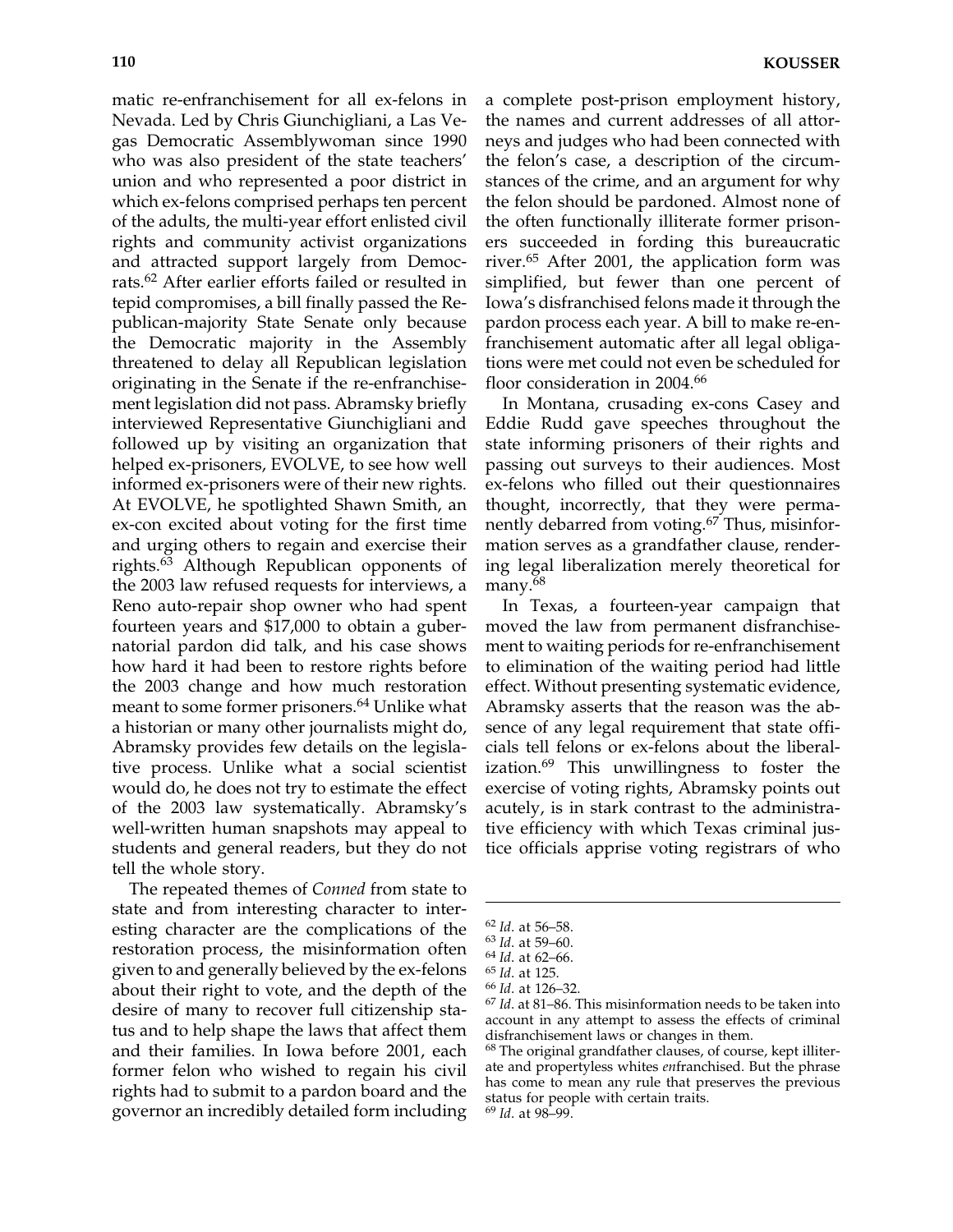has been convicted of a crime and thus has *lost* his rights—an ironic example of asymmetric information distribution in a country supposedly dedicated to democracy and individual rights.<sup>70</sup>

In Tennessee, the legislature markedly changed the list of crimes resulting in disfranchisement four times in twenty-three years, creating four cohorts of ex-felons with some in each cohort disfranchised for crimes that would not have disfranchised them if they had committed the same crimes five years earlier or later—a scheme certain to maximize confusion on the part of election officials and ex-offenders alike. Yet no bill to liberalize or even rationalize the system made it to the legislative calendar. $71$  Felons could regain the vote only by submitting a pardon application that was so complicated that it required legal assistance. When some Nashville lawyers let it be known that they would assist such applicants without charging fees, they were inundated with hundreds of pleas for help, a testament to how strongly people sought to regain the suffrage.<sup>72</sup> One of the successful Nashville applicants was Emmette Barrow, a thirty-one-year-old college graduate and small business owner who had thirteen years earlier been caught riding in a car that contained drugs. "The last election made me think," he told Abramsky. "How many guys like me can't vote? . . . This present election [2004], every vote counts. . . . I'm kinda excited now they're saying [that his vote is] going to be restored. I'm thinking, *Yeah, I make a difference*."73 Even more energetic was "Jamaica S.," a young white woman in Nashville, who had gotten her citizenship rights back just in time to vote in 2004 and who e-mailed Abramsky breathlessly: "I am a different person already. I have a sense of accomplishment, redemption, and dignity now. I feel validated and empowered to overcome other obstacles in my life."74

#### **REFORM AND RESEARCH**

During the consideration of renewing certain sections of the Voting Rights Act in 2006, felon disfranchisement was not seriously debated, even though two of the major civil rights or-

ganizations, the ACLU and the NAACP-LDF, had for several years been litigating major suits based on the contention that criminal disfranchisement violated Section 2 of the Act.75 A 2005 effort to amend the Help America Vote Act to enfranchise in federal elections all felons who had completed parole and probation and who had paid all fines went nowhere.<sup>76</sup> Since the Roberts Court seems most unlikely to reverse *Richardson v. Ramirez*, <sup>77</sup> the 1974 case that ruled that criminal disfranchisement did not violate the Fourteenth Amendment, the prospects of either Congress or the federal judiciary easing this growing restriction on the suffrage seem poor.

The chances for state legislation and litigation are better, if only because there are so many states that it is difficult to stop any changes from taking place *some*where. More study of the legislative successes and failures, described so tantalizingly by Abramsky—there are many more descriptions than I have mentioned—is clearly needed. Particularly interesting is the tension within the Democratic party, which favors widespread enfranchisement, particularly of people who would be likely to vote Democratic, but which fears to be considered soft on criminals.

Research and reform, or anti-reform for that matter, are potentially very closely aligned here. Three research questions seem particularly pressing: First, under what conditions most notably, of partisan competition and con-

<sup>70</sup> *Id*. at 102–03.<br>
<sup>71</sup> *Id*. at 163–67.<br>
<sup>72</sup> *Id*. at 168.<br>
<sup>73</sup> *Id*. at 171–72, italics in original.<br>
<sup>74</sup> *Id*. at 261.<br>
<sup>75</sup> In 1981–82, the civil rights forces took advantage of the necessity to renew and extend Section 5 of the Act to amend Section 2 to overrule *City of Mobile v. Bolden*, 446 U.S. 55 (1980). The same forces might similarly have attempted to use the occasion of the renewal of Section 5 in  $200\hat{6}$  to amend Section 2 to make clear that it was meant to apply to felon disfranchisement. Such an amendment might have failed, as four conservative amendments failed in the House. Shailagh Murray, *Voting Rights Act Extensions Pass House Despite GOP Infighting*, Washington Post, July 14, 2006; Raymond Hernandez, *After Challenges, House Approves Renewal of Voting Act*, New York Times, July 14, 2006. But it was never offered.

<sup>76</sup> CONNED, *supra* note 17, at 261. <sup>77</sup> 418 U.S. 24 (1974).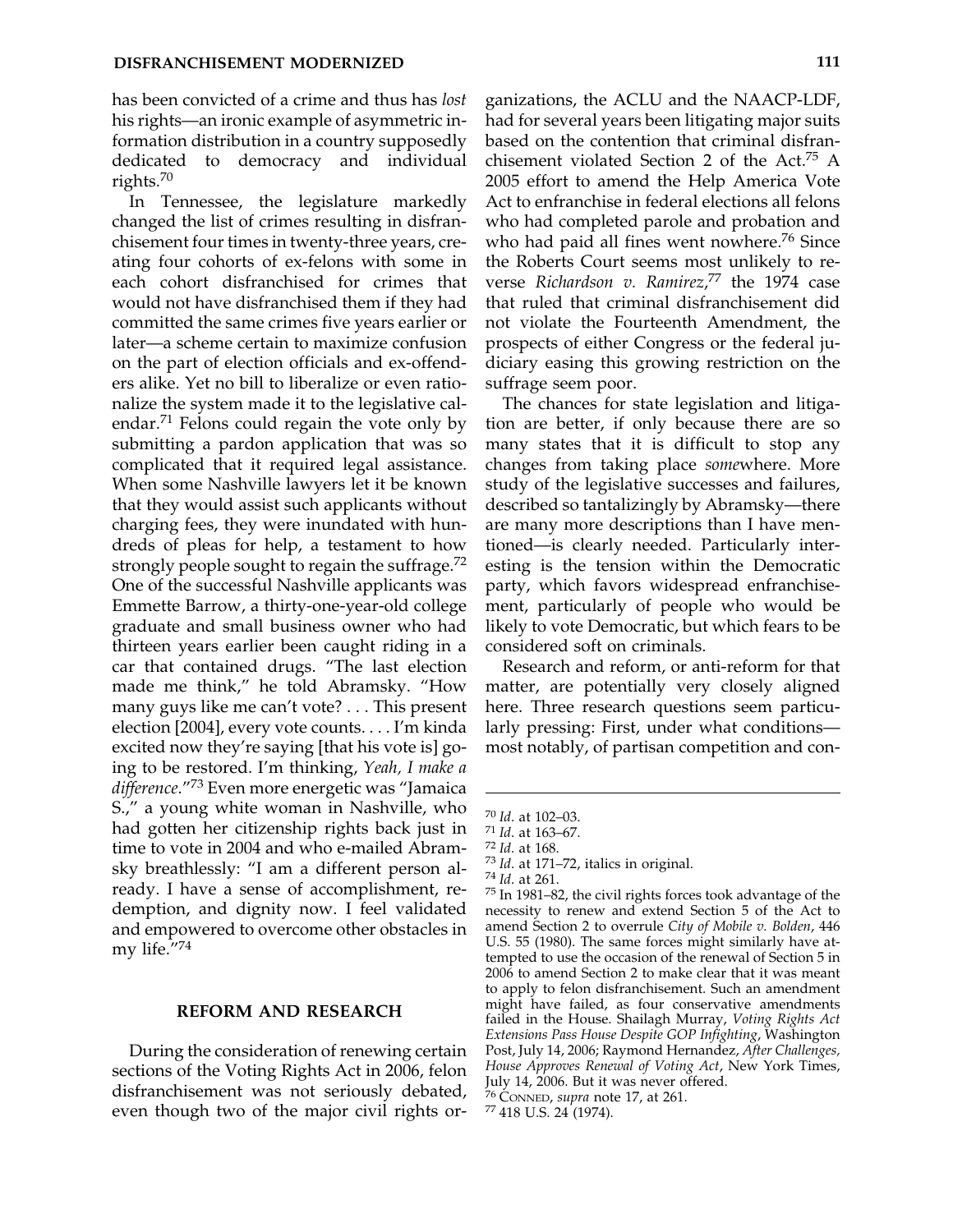trol—were measures tightening or loosening restrictions on ex-criminal voting most likely to pass in the legislatures of the several states? Did a tight party balance or divided control, for example, enhance or does it diminish the likelihood of suffrage liberalization?<sup>78</sup> Second, what arguments did the successful and unsuccessful parties make during the debates? These may not have been the most logical or factual arguments, but the ones that were most effective in bringing about the success or failure of the legislation. Third, how did those arguments stack up against facts? Did opponents of exfelon voting try to paint the typical ex-con as a rapist or murderer? Did proponents exaggerate the anxiousness of former prisoners to vote?

*Locked Out* and *Conned* repeatedly emphasize the dearth of correct information that both officials and offenders display about exactly who in this class of quasi-citizens can vote, a little noticed but unsurprising fact in a fifty-state system with frequent recent changes in the disfranchisement rules. *Conned* especially stresses the complications and sometimes manipulations of the bureaucratic process to deny people the vote, which is referred to in the study of social services for the poor as "bureaucratic disentitlement."<sup>79</sup> These observations suggest the importance of future, much more systematic research into two seemingly minor topics that may have a major impact on the effect of past and present criminal disfranchisement laws: information dissemination and the bureaucracy of disfranchisement. Before the passage of the Voting Rights Act in 1965, it appeared to some observers that a vaguely

defined fog of discrimination hung over African-Americans' right to vote in the South, that specific laws, especially those that concerned electoral structures, made little difference. As the mists cleared and blacks in the Deep South began to vote again in large numbers, it became easier to see the sequence and variety of laws and bureaucratic procedures that had first established and then maintained the system of disfranchisement.<sup>80</sup> These two books and the increasing literature that they build on make possible a similar deepening of scholarship and a strong connection between research and political change that demonstrates the continuing vitality of American social science.

> Address reprint requests to: *J. Morgan Kousser*



<sup>78</sup> It was weak party competition, rather than strong, that was positively correlated with the order in which American states adopted laws against racial discrimination in public schools in the nineteenth century. J. Morgan Kousser, "*The Onward March of Right Principles": State Legislative Actions on Racial Discrimination in Schools in Nine-*<sup>79</sup> Joel Handler, The Transformation of Aid to Families with *Dependent Children: The Family Support Act in an Historical Perspective*, 16 N.Y.U. RREVIEW OF LAW AND SOCIAL CHANGE 457 (1987–88).

<sup>80</sup> SHAPING, *supra* note 3; J. MORGAN KOUSSER, COLORBLIND INJUSTICE: MINORITY VOTING RIGHTS AND THE UNDOING OF THE SECOND RECONSTRUCTION, at 22-38 (1999).